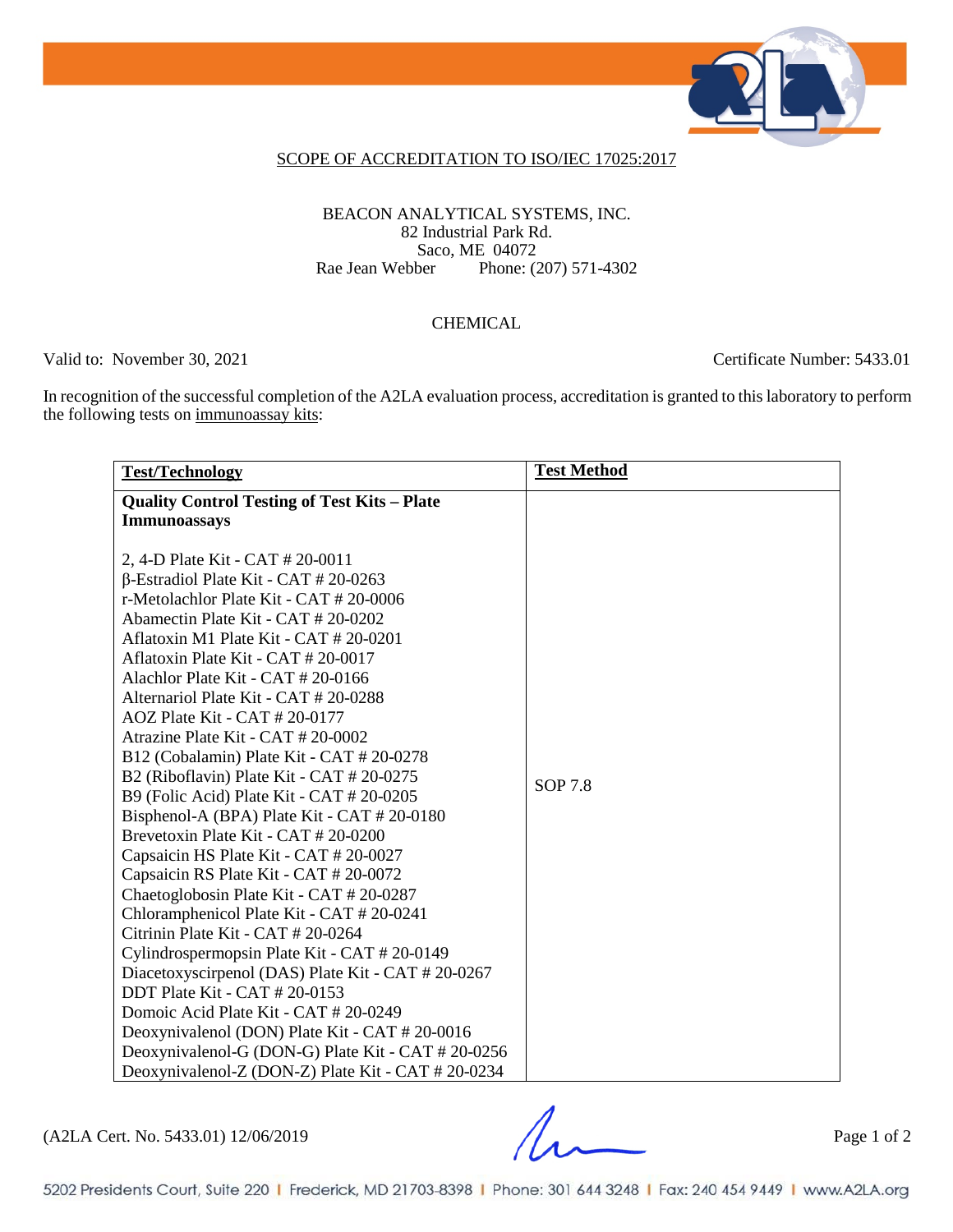| <b>Test/Technology</b>                                                                                                                                                                                                                                                                                                                                                                                                                                                                                                                                                                                                                                                                                                                                                                                                                                                                                                                                                                                                                                                                                                                                                                                            | <b>Test Method</b> |
|-------------------------------------------------------------------------------------------------------------------------------------------------------------------------------------------------------------------------------------------------------------------------------------------------------------------------------------------------------------------------------------------------------------------------------------------------------------------------------------------------------------------------------------------------------------------------------------------------------------------------------------------------------------------------------------------------------------------------------------------------------------------------------------------------------------------------------------------------------------------------------------------------------------------------------------------------------------------------------------------------------------------------------------------------------------------------------------------------------------------------------------------------------------------------------------------------------------------|--------------------|
| (Plate Immunoassays, cont'd)                                                                                                                                                                                                                                                                                                                                                                                                                                                                                                                                                                                                                                                                                                                                                                                                                                                                                                                                                                                                                                                                                                                                                                                      |                    |
| Estrone Plate Kit - CAT # 20-0216<br>Florfenicol Plate Kit - CAT # 20-0188<br>Flumequine Plate Kit - CAT # 20-0189<br>Fluoroquinolones Plate Kit - CAT # 20-0152<br>Fumonisin Plate Kit - CAT # 20-0018<br>Indole-3-Butyric Acid Plate Kit - CAT # 20-0236<br>Invertase Plate Kit - CAT # 20-0238<br>Ivermectin HS Plate Kit - CAT # 20-0272<br>Ivermectin RS Plate Kit - CAT # 20-0224<br>Melamine Plate Kit - CAT # 20-0158<br>Methoprene Plate Kit - CAT # 20-0280<br>Microcystin Plate Kit - CAT # 20-0068<br>Microcystin-BX Plate Kit - CAT # 20-0300<br>Microcystin-N Plate Kit - CAT # 20-0068-N<br>Monoclonal Atrazine Plate Kit - CAT # 20-0156<br>Neo Plate Kit - CAT # 20-0194<br>Nodularin Plate Kit - CAT # 20-0199<br>Okadaic Acid Plate Kit - CAT # 20-0184<br>PBDE Plate Kit - CAT # 20-0190<br>Progesterone Plate Kit - CAT # 20-0242<br>Saxitoxin Plate Kit - CAT # 20-0173<br>Streptomycin Plate Kit - CAT # 20-0141<br>T-2 Toxin Plate Kit - CAT # 20-0020<br>T-2/HT-2 Toxin Plate Kit - CAT $# 20-0218$<br>Tetracycline Plate Kit - CAT # 20-0143<br>Tylosin Plate Kit - CAT # 20-0178<br>Zeatin Riboside Plate Kit - CAT # 20-0237<br>Zearalenone Plate Kit (ZON) Plate Kit - CAT # 20-0019 | <b>SOP 7.8</b>     |
| <b>Quality Control Testing of Test Kits - Tube</b><br>Immunoassays<br>2, 4-D Tube Kit - CAT # 20-0010<br>r-Metolachlor Tube Kit - CAT # 20-0005<br>Aflatoxin Tube Kit - CAT # 20-0099<br>Atrazine 40 Tube Kit - CAT # 20-0001<br>Atrazine 100 Tube Kit - CAT # 20-0117<br>Diamino Atrazine Tube Kit - CAT # 20-0164<br>Ivermectin Tube Kit - CAT # 20-0285<br>Microcystin Tube Kit - CAT # 20-0098<br>Quantox Aflatoxin Tube Kit - CAT # 20-0230<br>Toxaphene Tube Kit - CAT # 20-0148<br>Zearalenone (ZON) Tube Kit - CAT # 20-0119                                                                                                                                                                                                                                                                                                                                                                                                                                                                                                                                                                                                                                                                              | SOP 7.8            |

 $(A2LA$  Cert. No. 5433.01) 12/06/2019 Page 2 of 2